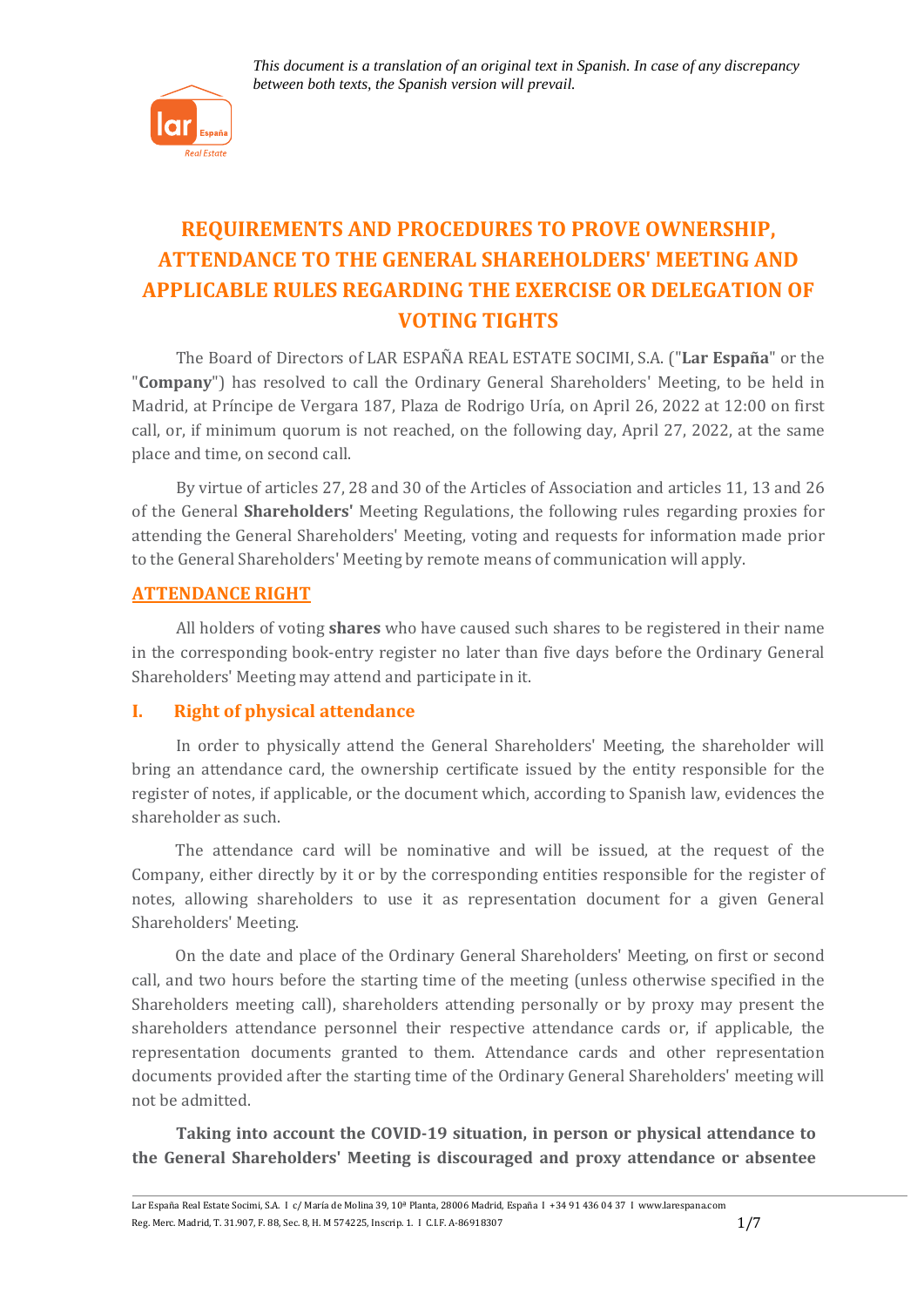

**voting is recommended. In person attendance will be subject to the compliance of the security and distancing rules or recommendations that may be applicable from time to time.**

# **PROXIES AND VOTING BY REMOTE MEANS OF COMMUNICATION**

# **I. Right of representation and remote proxies**

In accordance with articles 27 and 28 of the Articles of Association and 13 of the General Shareholders' Meeting Regulations, any shareholder entitled to attend may grant a proxy to another person to represent it at the General Shareholders' Meeting, who need not be a shareholder of the Company, by complying with the requirements and formalities imposed by law, the Articles of Association and the other internal rules of the Company to the extent applicable.

Shareholders wishing to appoint a proxy must complete and sign the proxy forms and the related attendance and proxy card.

The persons to whom the proxy and vote are granted must attend the General Shareholders' Meeting in person. They must present the attendance and proxy cards at the shareholders registration desks, which will be open from two hours before the scheduled time for the General Shareholders' Meeting, at the place and on the date indicated for holding the General Shareholders' Meeting.

Proxies can be revoked at any time. If a shareholder who has appointed a proxy attends the General Shareholders' Meeting in person or by casting a vote by remote means, it will be understood that the proxy is revoked, irrespective of when it was granted. If a shareholder grants multiple proxies or casts multiple votes, the last proxy or the last vote cast that the Company receives within the established term will prevail.

A proxy must be granted specifically for each General Shareholders' Meeting, in writing and may be granted by means of remote communication.

If the shareholder conferring the proxy issues instructions, the proxy must vote in accordance therewith and follow those instructions. The proxy will have to keep such instructions for one year after the General Shareholders' Meeting.

A proxy may represent an unlimited number of shareholders. When a proxy represents multiple shareholders, it may cast different votes based on the instructions given by each shareholder.

In any event, the number of represented shares will be used to calculate if the quorum to hold the General Shareholders' Meeting is met.

The documents setting out the proxies for the General Shareholders' Meeting must include at least the following information: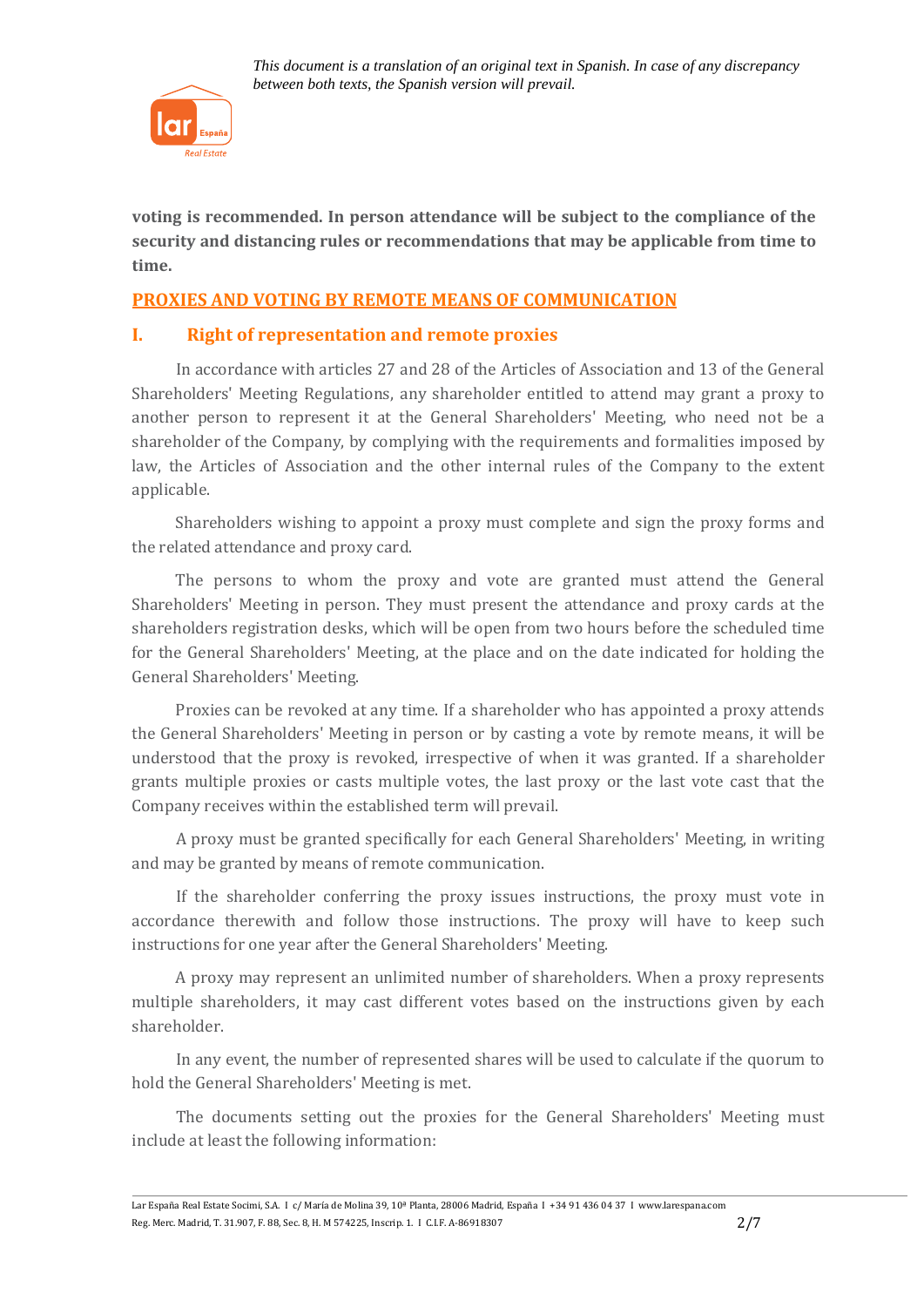

- (a) The date and agenda of the General Shareholders' Meeting.
- (b) The identity of the represented shareholder and the proxy. If not specified, the proxy will be deemed to have been granted to the Chairman of the Board of Directors, without prejudice to the following provisions on conflicts of interest.
- (c) The number of shares held by the shareholder granting the proxy.
- (d) Any instructions that the shareholders has given on how the proxy must vote on each point on the agenda.

The Chairman of the General Shareholders' Meeting or the persons appointed by the Chairman will be deemed authorised to determine the validity of the proxies and fulfilment of the General Shareholders' Meeting attendance requirements.

The preceding paragraphs will not be applicable when the proxy is a spouse, ascendant or descendant of the represented shareholder and this is evidenced, or when it has a general power of attorney to manage all the shareholder's assets in Spain and furnishes the public deed in which the power of attorney is granted.

When granted by remote means, a proxy will only be valid if it is granted:

#### *1. By post*

The attendance and proxy card issued by the IBERCLEAR member or made available to shareholders by the Company on its website [\(www.larespana.com\)](http://www.larespana.com/) must be sent to the Company (Lar España Real Estate SOCIMI, S.A., Junta General, c/ María de Molina 39, 10ª Planta, 28006, Madrid), completed and signed by the shareholder. The proxy and the identity of the represented shareholder must be guaranteed.

# *2. By electronic communication*

Proxies granted electronically following the process set out on the Company's website [\(www.larespana.com\)](http://www.larespana.com/) will be accepted from March 25, 2022.

For that purpose it will be necessary to have a recognised electronic signature, on the terms provided in Law 6/2020, of November 11, regulating certain aspects of electronic trust services, and Regulation (EU) No 910/2014 of the European Parliament and of the Council of 23 July 2014, on electronic identification and trust services for electronic transactions in the internal market, which is based on a recognised electronic certificate that has not been revoked and (i) is an Electronic User Certificate issued by the Spanish Public Certification Authority (CERES) under the Spanish Royal Mint or (ii) is attached to an electronic ID issued in accordance with Royal Decree 1553/2005 of 23 December 2005 regulating the issue of IDs and electronic signature certificates.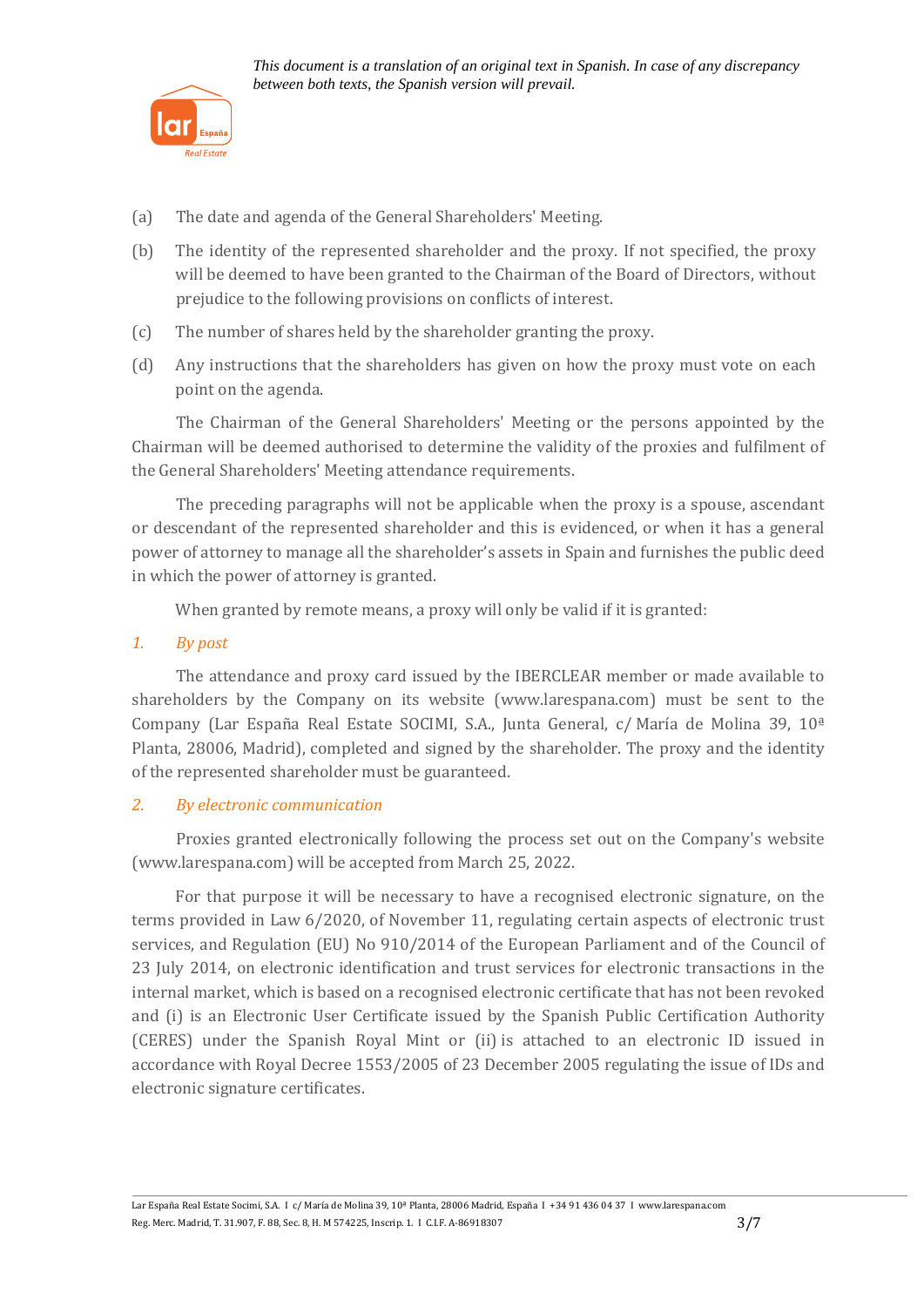

# **II. Right to vote and remote voting**

Shareholders entitled to attend and vote may cast their votes on proposals related to points on the agenda prior to the holding of the General Shareholders' Meeting, by mail or electronic communication, in accordance with the law, articles 28 and 30 of the Articles of Association and articles 11 and 26 of the General Shareholders' Meeting Regulations.

#### *1. Voting by post*

In order to vote by post, the shareholder must complete and sign the attendance, proxy and voting card issued to it by the IBERCLEAR member or taken from the Company's website [\(www.larespana.com\)](http://www.larespana.com/), in which it will indicate how its vote should be cast (in favour, against, abstention or blank) by ticking the corresponding box in the table included in the attendance, proxy and voting card.

Once completed and signed, the shareholder must send it by mail to the Company's registered office (Lar España Real Estate SOCIMI, S.A., Junta General, c/ María de Molina 39, 10ª Planta, 28006 Madrid).

#### *2. Voting by electronic communication*

From March 25, 2022, shareholders may also cast their vote by electronic communication with a legally-recognised electronic signature on the same terms as contemplated under heading 2 of section I above for granting proxies, and in section III below. The vote will be cast in a communication to the Company made electronically through the Company's website [\(www.larespana.com\)](http://www.larespana.com/) by accessing the area destined for that purpose and following the procedure established therein. The Company, or the entity designated for these purposes by the Company, will send the shareholder who casts his vote by electronic means an electronic confirmation of receipt of the same.

In accordance with the provisions of article 527 bis of the Spanish Companies Law (*Ley de Sociedades de Capital*), after the General Shareholders' Meeting is held and within one month of its holding, any shareholder, or their representative, and the ultimate beneficiary may request a confirmation of the correct registration and accounting of the votes cast electronically corresponding to their shares issued by the Company, unless they already have this information. The Company will send such confirmation within fifteen days of the presentation of the request or, if such presentation takes place on a later date, of the holding of the General Shareholders' Meeting.

# **III. Provisions common to remote voting and proxies**

To be valid, a proxy granted and a vote cast by any remote means of communication (mail or electronic) must be received by the Company before 11:59 p.m. of the day immediately preceding the day on which the General Shareholders' Meeting is to be held on first call. Otherwise, the proxy will be deemed not to have been granted and the vote not to have been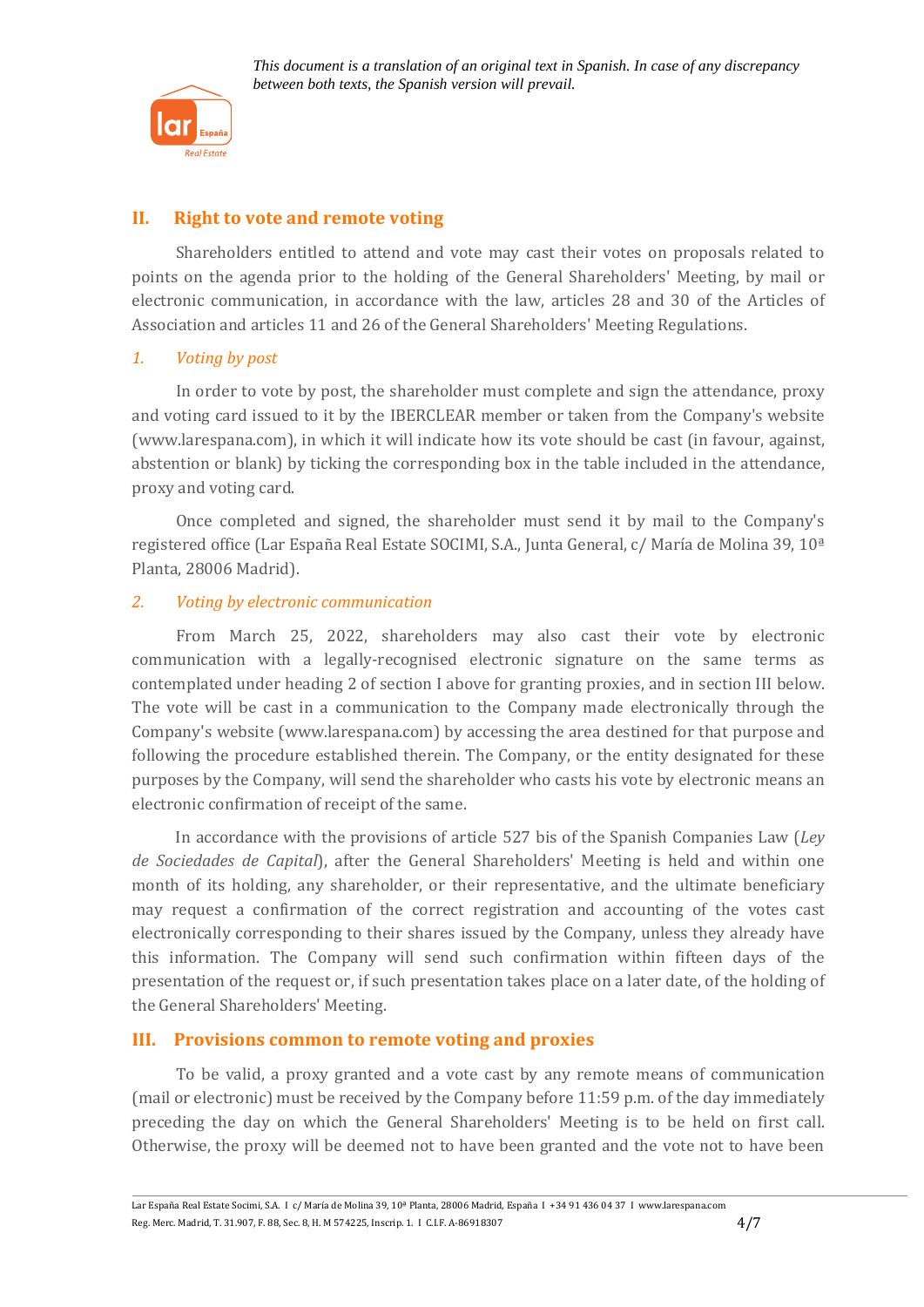

cast. After that date, only votes cast in person at the General Shareholders' Meeting by the shareholder will be considered valid.

On the day and at the place that the General Shareholders' Meeting is held, the proxies, whether designated by post or electronic communication, must identify themselves. They may do so from two hours before the time of the General Shareholders' Meeting, with their national ID or any other official document in force that is generally accepted for these purposes, so that the Company may verify the proxy granted, attaching a copy of the attendance and proxy card sent to the Company (by post) or of the electronic document that the shareholder sent by way of the Company's website to grant the proxy.

When a shareholder exercises its voting right or grants a proxy using remote means of communication, its shares must be registered in its name in the corresponding book entry records at least five days in advance of the date on which the General Shareholders' Meeting is to be held.

Also, the validity of the proxy granted and the vote cast by remote means of communication is subject to verification (against the record provided by IBERCLEAR) of status as a shareholder. In the event of a difference between the number of shares communicated by the shareholder granting the proxy or casting its vote by way of remote means of communication and the number appearing in the book entry records communicated by IBERCLEAR, the number of shares provided by the latter entity will, absent proof to the contrary, be considered to be valid for quorum and voting purposes.

A proxy granted or vote cast by mail or electronic correspondence may be voided by express revocation of the shareholder made using the same means of communication used to grant the proxy or cast the vote, respectively, within the established term.

Before being appointed, the proxy must advise the shareholder in detail as to whether a conflict of interest exists. If the conflict arises following the appointment and the represented shareholder has not been informed of its existence, the shareholder shall be informed immediately. In both cases, if new precise voting instructions have not been received for each of the matters on which the proxy has to vote on behalf of the shareholder, the proxy shall abstain from casting a vote.

For the purposes provided in articles 523 and 526 of the Spanish Companies Law (Ley de Sociedades de Capital), it is stated for the record that the Chairman of the Board and the remaining directors may be subject to a conflict of interest (i) regarding item 3 (Approval, if appropriate, of the Board of Directors' management and activities during financial year 2021) of the agenda; (ii) regarding item 12 (Modification, if applicable, of the Directors' Remuneration Policy approved by the Ordinary General Shareholders' Meeting held on April 22, 2021); (iii) regarding item 16 (Consultative vote regarding the Annual Directors' Remuneration Report for financial year 2021) of the agenda; and (iv) in relation to proposals referred to under article 526.1, sections a), b), c) and d) of Spanish Companies Law (*Ley de*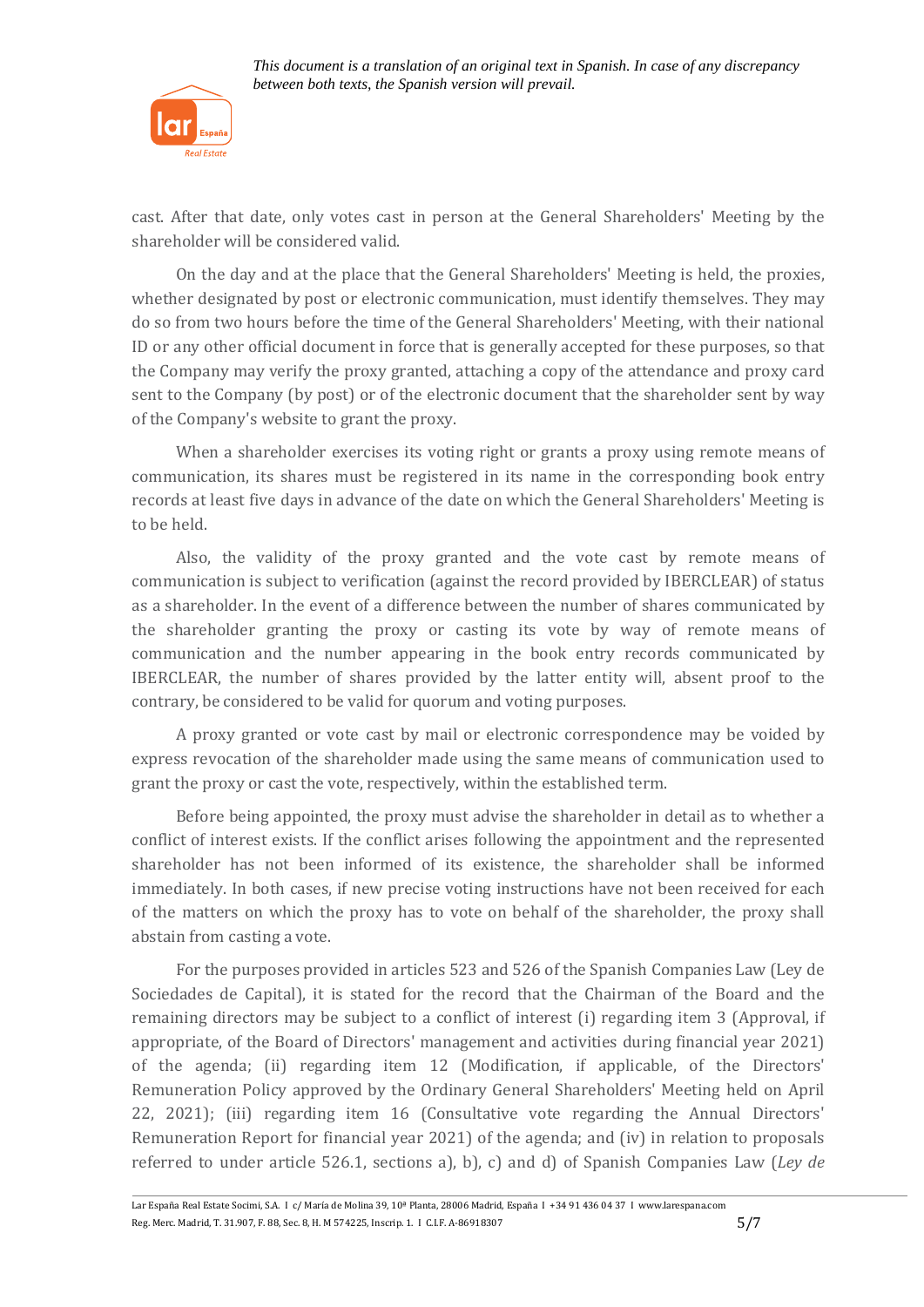

*Sociedades de Capital*) (appointment, re-election, ratification, removal, separation or discharge of the directors, the exercise of a corporate liability action and approval and ratification of the transactions carried out by relevant director with the Company) presented outside the agenda according to the Law. It is hereby stated that Ms. Leticia Iglesias Herraiz may be subject to a conflict of interest regarding item 7 (Re-election, if appropriate, of Ms. Leticia Iglesias Herraiz as independent director of the Company for the statutory period of three years) of the agenda. With regards to the aforementioned conflict situations, if the represented shareholder has not granted precise voting instructions, it will be deemed that the shareholder instructs, unless otherwise indicated, the Secretary of the General Shareholders' Meeting.

If a shareholder grants a proxy by post or electronic communication to the Company, to the directors or to the Secretary to the Board, but does not include instructions therein for the exercise of the vote, or doubts arise regarding the identity of the proxy holder or the scope of the proxy, it will be understood that (i) the proxy is granted in favour of the Chair of the Board of Directors; (ii) it refers to all proposals comprising the agenda of the General Shareholders' Meeting; (iii) the vote is to be cast in favour thereof; and (iv) it also extends to such points as may arise out of the agenda, in respect of which the proxy will vote in the manner it understands to be most favourable to the interests of the grantor of the proxy, within the framework of the corporate interest.

Similarly, if a shareholder casting its vote by post or electronic communication does not tick the boxes intended to indicate how its vote should be cast regarding the points on the agenda, it will be understood that the grantor of the proxy wishes to vote in favour of the proposals made by the Board of Directors.

The following priority rules are established for proxies, remote voting and presence at the General Shareholders' Meeting:

- a. Personal attendance at the General Shareholders' Meeting by a shareholder that previously appointed a proxy or cast its vote remotely, whatever the method used to do so, will revoke the aforesaid proxy or vote.
- b. If a shareholder grants multiple proxies or casts multiple votes, the last proxy or the last vote cast that has been received by the Company within the established term will prevail.
- c. As a specific rule, a vote cast by any remote means of communication will void any proxy granted previously, be it electronically or by printed card, which will be taken to be revoked, or granted subsequently, which will be taken not to have been granted.
- d. Both proxies and remote voting will be voided by the transfer of the shares giving the right to attend, if known to the Company at least five days before the date on which the Meeting is to be held.